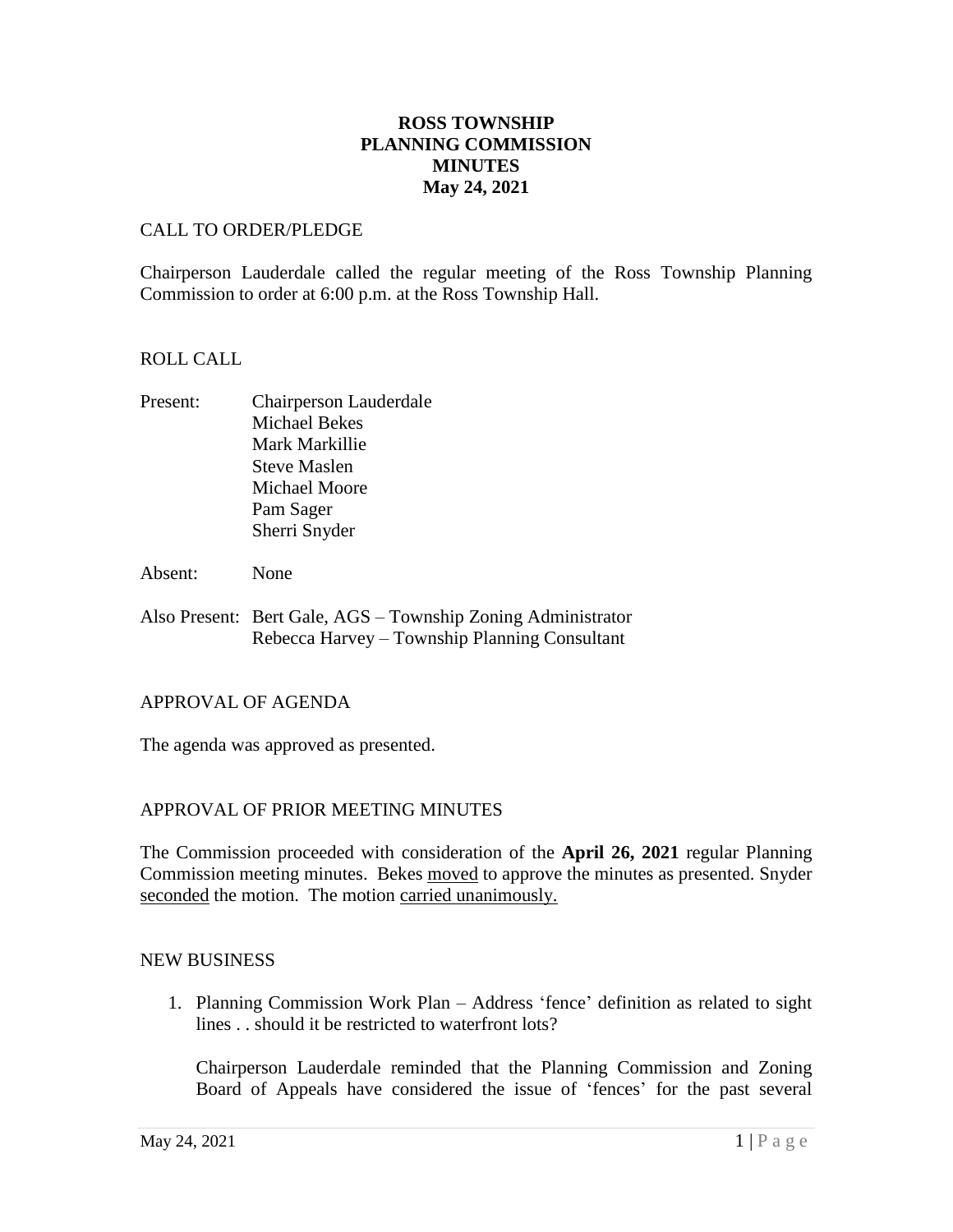months, resulting in the matter being placed on the Planning Commission's 2021- 2022 Work Plan. He provided a summary of the issues raised.

He distributed a narrative outlining a 'potential approach to addressing watershed viewsheds' that involved suggested amendments to Sections 2.2, 17.3 C., and 18.6. Planning Commission discussion ensued, wherein viewshed objectives were defined and distinctions between waterfront lots and non-waterfront lots were articulated.

Bekes confirmed that the Township Board was seeking Zoning Ordinance text that provides clarity to Township residents that general landscaping/vegetation is not subject to the elements of the 'fence standard'.

Markillie shared material obtained that offered solutions to 'spite fencing' issues.

Sager stated that 'spite fence' regulations are not **generally** upheld by the courts in Michigan and that the best way to regulate the impacts of fencing is with height standards.

The Planning Commission agreed to continue to think about the issues raised and suggested solutions . . and to keep the matter as a priority item on the Work Plan.

2. Master Plan Action Plan (Section VIII) – Technical Review of Zoning Ordinance

Chairperson Lauderdale noted that the Action Plan Item 'Conduct a technical review of the Zoning Ordinance' was a Priority #1 item and was identified as key to informing the Planning Commission Work Plan.

He noted that in recent past the Planning Commission members conducted a review of the Zoning Ordinance by allocating specific sections of the Ordinance to each member for review/report. He questioned if there was interest in using a similar approach to completing the Technical Review.

Harvey noted that the objectives of the Technical Review are to review the Zoning Ordinance in its entirety in the framework of the following two questions:

- 1) Does the standard effectively advance implementation of (an) objective(s) in the Master Plan?
- 2) Does the standard prohibit or disrupt implementation of (an) objective(s) in the Master Plan?

Planning Commission members agreed to review the Master Plan goals/objectives outlined in Section VI to identify those of highest interest/impact to help focus and guide the conduct of the Technical Review.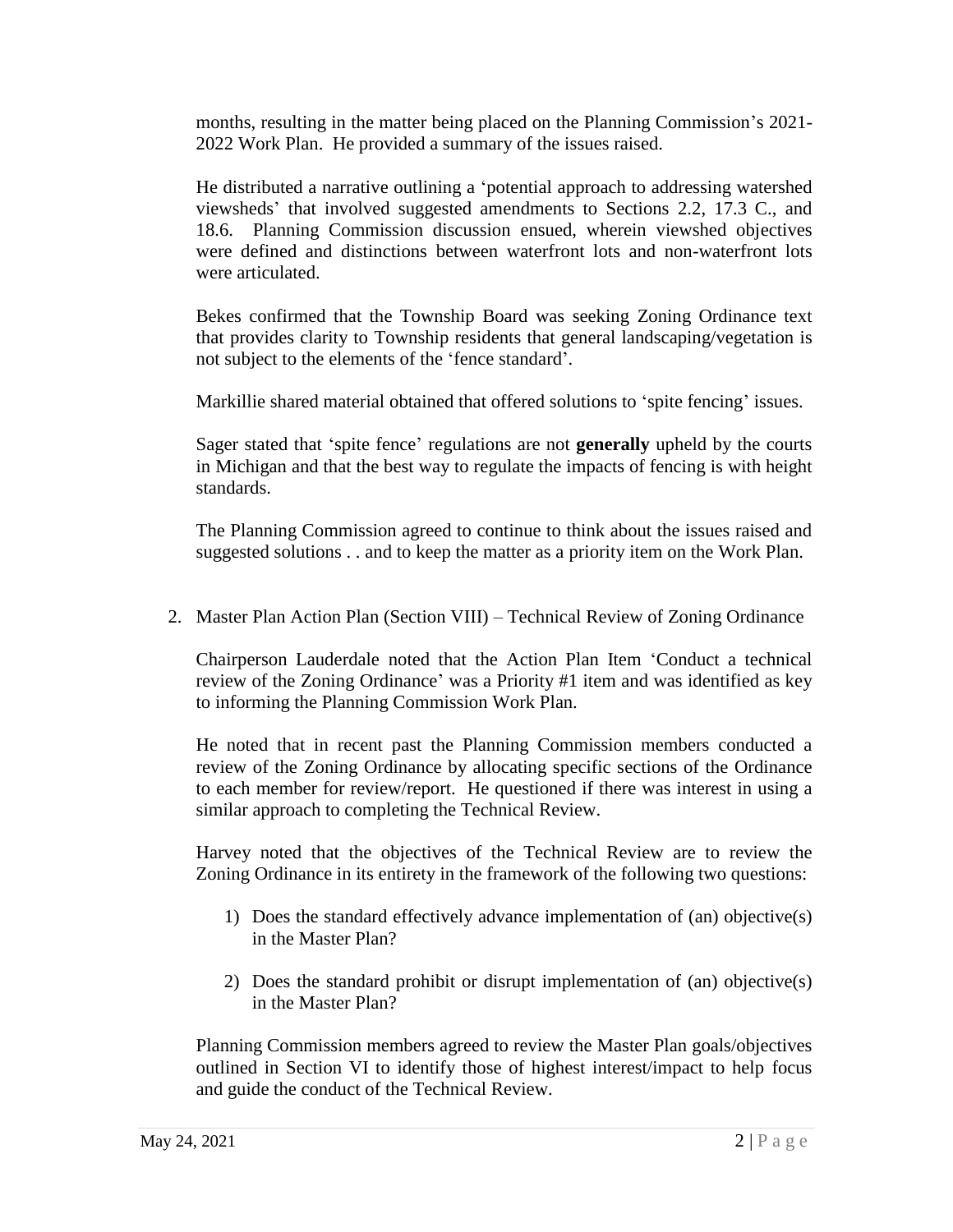### UNFINISHED BUSINESS

## 1. Master Plan Update

Harvey reported that she has finished incorporating the requested edits and updated Existing Land Use data/map into the final draft of the Plan. She noted the draft of the Plan was submitted electronically to the Township Office and Planning Commission members, with a request for hard copies of the document to be made available to both Township Board and Planning Commission members.

Harvey confirmed that the next step is for the Township Board to act to 'authorize distribution of the draft Master Plan for review'. This will initiate the 63-day review period and the start of the adoption process.

## REPORT FROM TOWNSHIP BOARD

Bekes reported the following:

- Trustee Sulka has suggested that clarity is needed in the Zoning Ordinance that 'water frontage' is intended to apply to lakes and not all surface water bodies.
- The Township had hired a part-time Park Deputy to provide oversight to park activities, grants, etc.
- Allendale Park requested postponement of Township Board consideration of the conditional rezoning request recommended for approval by the Planning Commission. It was confirmed that any proposed change to the conditions recommended for approval will require the request be returned to the Planning Commission for further consideration.
- The Township is actively working to resolve the issues currently present on the Township website.

### REPORT FROM ZONING BOARD OF APPEALS

Chairperson Lauderdale reported that the ZBA met on May 5, 2021 and considered a variance request from the waterfront setback requirement for a proposed retaining wall/steps. The variance was granted after a finding of justification per Section 23.8.

### PUBLIC COMMENT

No public comment was offered.